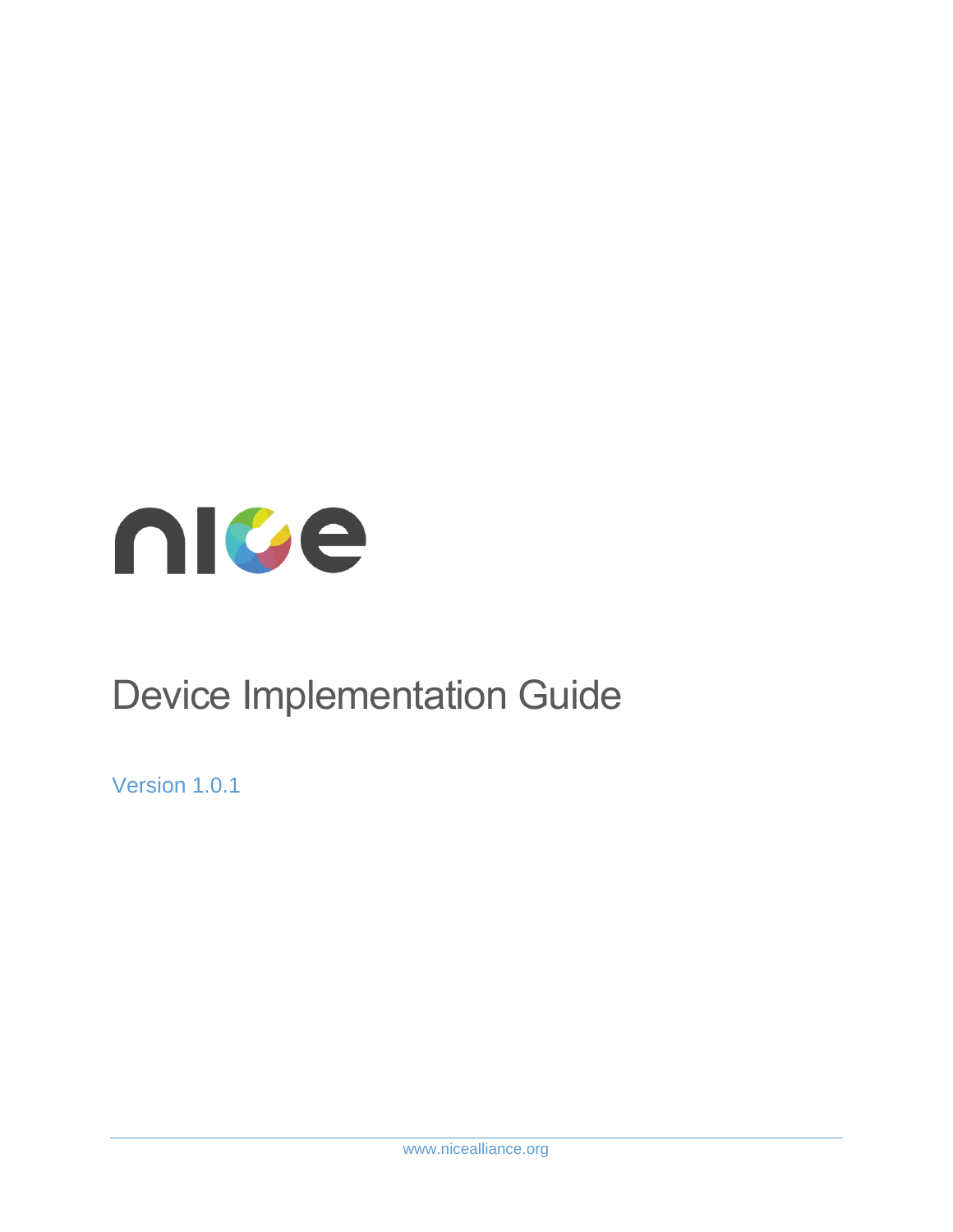Copyright 2019 NICE Alliance Promoters and other contributors to this document. All rights reserved. Third-party trademarks and names are the property of their respective owners.

Recipients of this document may copy, distribute, publish, or display this document so long as this copyright notice, license and disclaimer are retained with all copies of the document. No license is granted to modify this document.

THIS DOCUMENT IS PROVIDED "AS IS" AND WITHOUT WARRANTY OF ANY KIND. THE NICE ALLIANCE PROMOTERS AND ANY CONTRIBUTORS MAKE OR HAVE MADE NO REPRESENTATIONS OR WARRANTIES WHATSOEVER EXPRESS OR IMPLIED, STATUTORY OR OTHERWISE, REGARDING THE CONTENTS OF THIS DOCUMENTS AND/OR USE THEREOF, INCLUDING WITHOUT LIMITATION, ANY REPRESENTATION OR WARRANTY OF ACCURACY, RELIABILITY, MERCHANTABILITY, GOOD TITLE, NON-INFRINGEMENT, OR FITNESS FOR ANY PARTICULAR PURPOSE.

IN NO EVENT SHALL THE NICE ALLIANCE PROMOTERS, ANY CONTRIBUTORS OR THEIR AFFILIATES, INCLUDING THEIR RESPECTIVE EMPLOYEES, DIRECTORS, OFFICERS OR AGENTS, BE LIABLE FOR ANY DIRECT, INDIRECT, SPECIAL, INCIDENTAL, PUNITIVE OR CONSEQUENTIAL DAMAGES, ARISING OUT OF OR RELATING TO ANY USE OR DISTRIBUTION OF OR INABILITY TO USE THIS DOCUMENT (INCLUDING FUTURE UPDATES TO THIS DOCUMENTS), WHETHER OR NOT (1) SUCH DAMAGES ARE BASED UPON TORT, NEGLIGENCE, FRAUD, WARRANTY, CONTRACT OR ANY OTHR LEGAL THEORY, (2) THE NICE ALLIANCE PROMOTERS, CONTRIBUTORS OR THEIR AFFILIATES HAVE BEEN ADVISED OF THE POSSIBILITY OF SUCH DAMAGES; OR (3) SUCH DAMAGES WERE REASONABLY FORESEEABLE.

THIS DOCUMENT IS SUBJECT TO CHANGE AND UPDATED VERSIONS MAY BE DEVELOPED BY THE NICE ALLIANCE PROMOTERS.

Scenera, Inc., Nikon Corporation, Sony Semiconductor Solutions Corporation, Wistron Corporation and Hon Hai Precision Industry Co., Ltd.(NICE Alliance Promoters) contributed to this document.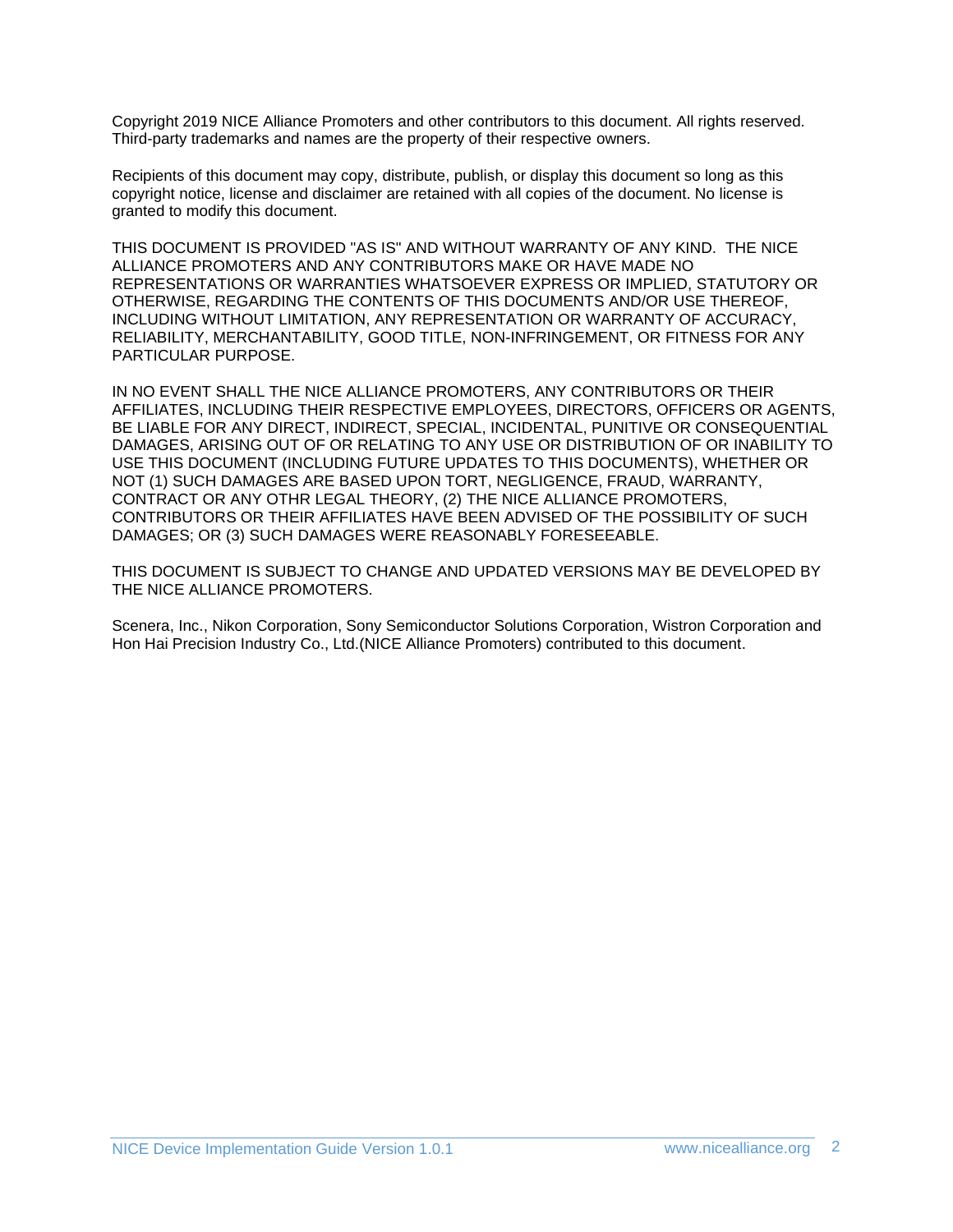# Revision History

| Version            | Date        | Comments                   |
|--------------------|-------------|----------------------------|
| 0.9 <sub>rc1</sub> | 13 Nov 2018 | First draft                |
| 0.9 <sub>rc2</sub> | 25 Feb 2019 | Second draft               |
| 0.9                | 25 Mar 2019 | Final draft                |
| 1.0                | 22 May 2019 | Final release              |
| 1.0.1              | 20 Dec 2019 | No change from version 1.0 |

# **Contributors**

| <b>Name</b>        | Company |
|--------------------|---------|
| Andrew Wajs        | Scenera |
| Aviram Cohen       | Scenera |
| Munehiro Shimomura | Sony    |
| Hironori Miyoshi   | Sony    |
| <b>Wendy Tin</b>   | Wistron |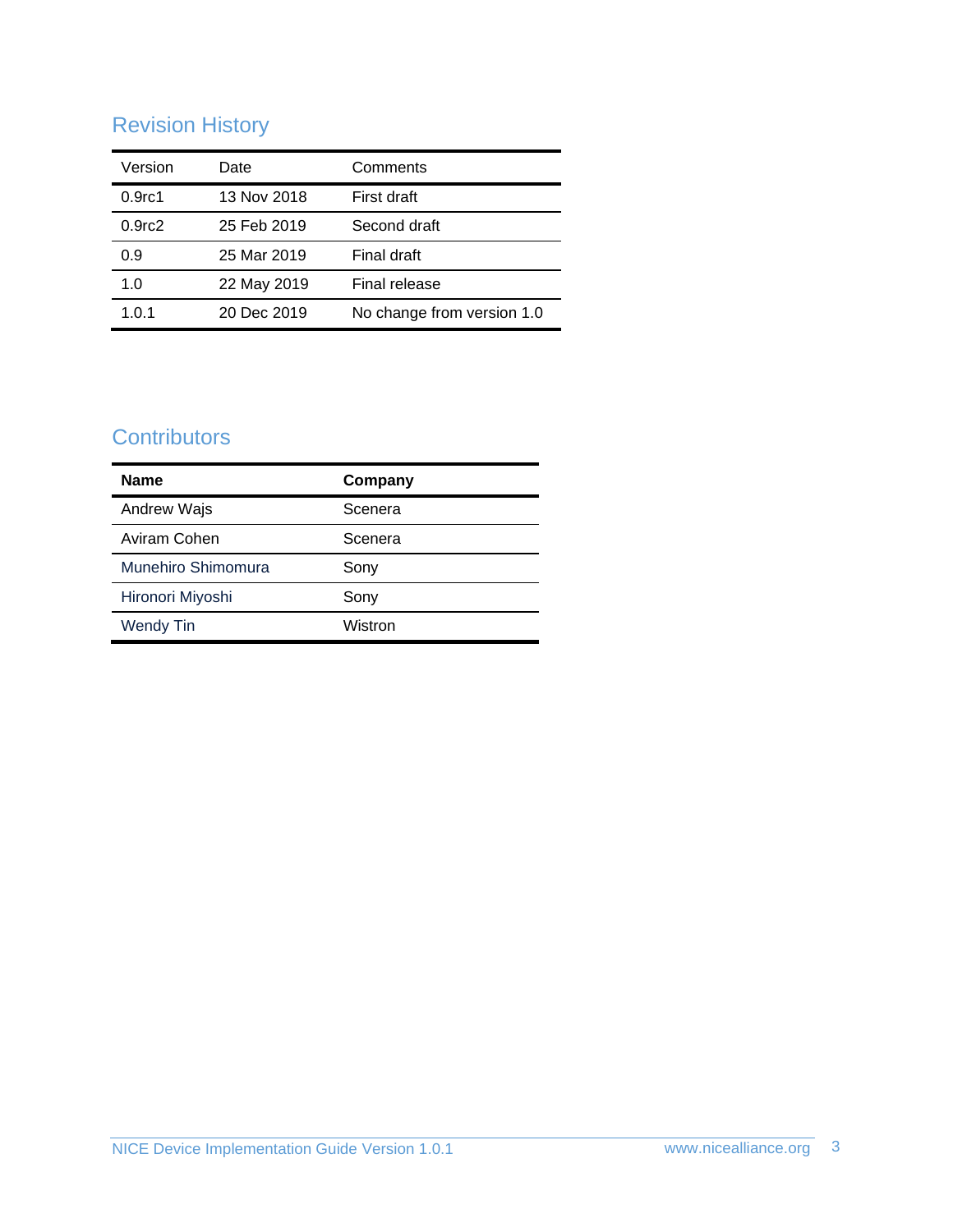# **Table of Contents**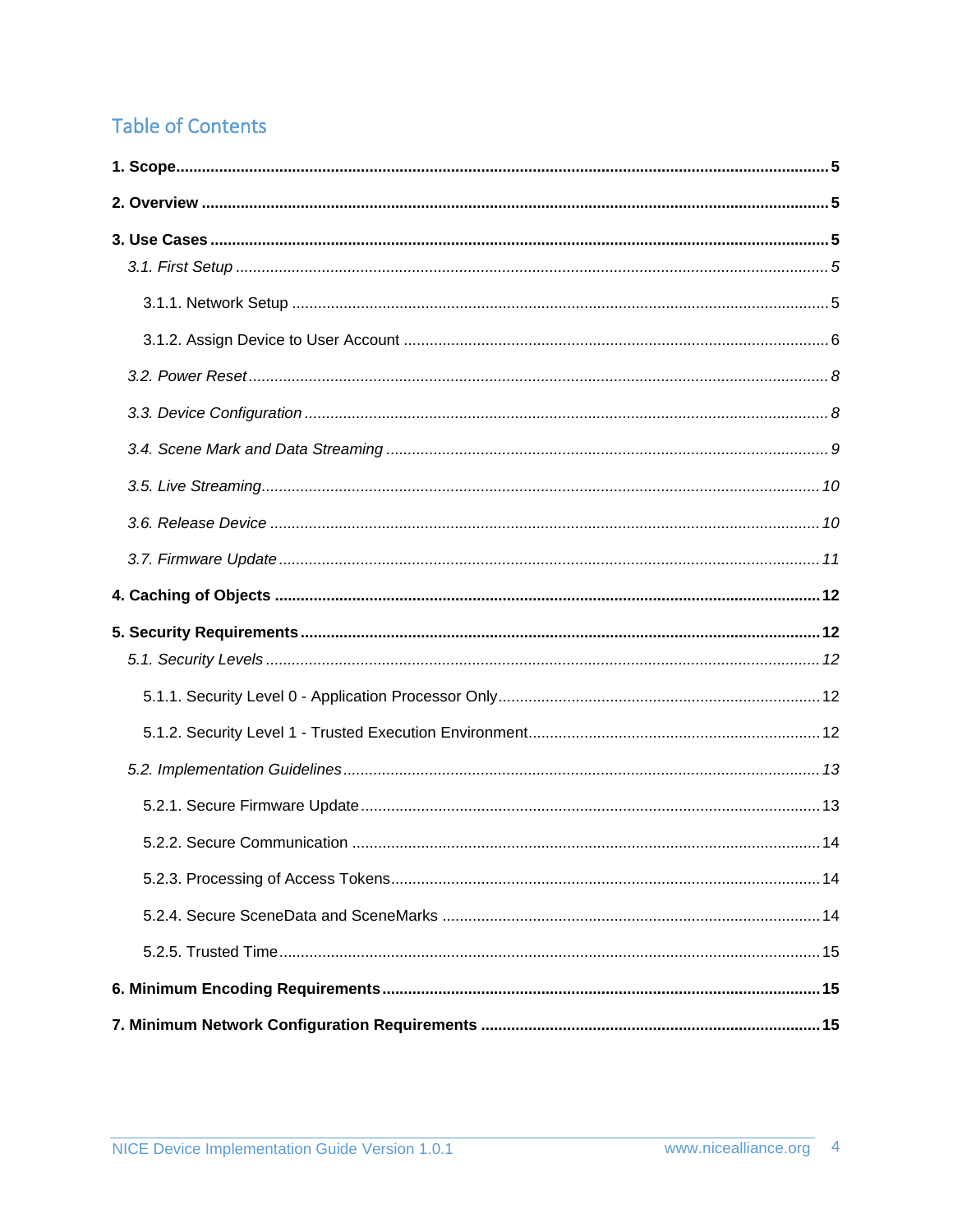## <span id="page-4-0"></span>**1. Scope**

This document describes the use cases for the Device and the guidelines for the security implementation of the Device.

#### <span id="page-4-1"></span>**2. Overview**

This specification describes the life cycle for the Device from its manufacture to its usage by a User.

#### <span id="page-4-2"></span>**3. Use Cases**

The Device undergoes the following events in its life cycle:

- 1. Manufacture. During the Device's manufacture the DeviceID and the Device Private Key shall be inserted into the Device. The DeviceID and Device Password shall be accessible to the User. The DeviceID and Device Password shall be used by the User to link the Device to the NICE Account Service. The Private Key is used to decrypt Access Tokens and data Objects that are sent to the device in an encrypted form and to sign objects that are sent from the Device.
- 2. First Setup.
	- 1. The Device is installed by the User and makes its first connection to the Internet.
	- 2. The Device is assigned to the User's account.
	- 3. The Device connects to Services and NICE Apps.
- 3. Power Reset. The Device is restarted.
- 4. The Device is configured and used for streaming of SceneMarks and SceneData or streaming of live data.
- 5. The Device is unlinked from a User's account and linked to a different User's account.
- 6. The Device has its firmware updated.

## <span id="page-4-4"></span><span id="page-4-3"></span>3.1. First Setup

#### 3.1.1. Network Setup

#### *3.1.1.1. Local Area Network Connection*

When User sets up the device for the first time, it shall be connected to the Internet. The Device may be connected to the Internet via a local network. The method that is used to make the local connection is determined by the Device Manufacturer. Methods that may be used are:

- 1. The Device capturing an image that includes the SSID and Password for the local network either as text or as a QR code.
- 2. A Bluetooth or WiFi connection to an App running on a PC or Mobile Device. The App configures the SSID and Password using this connection.

Other methods are also permitted.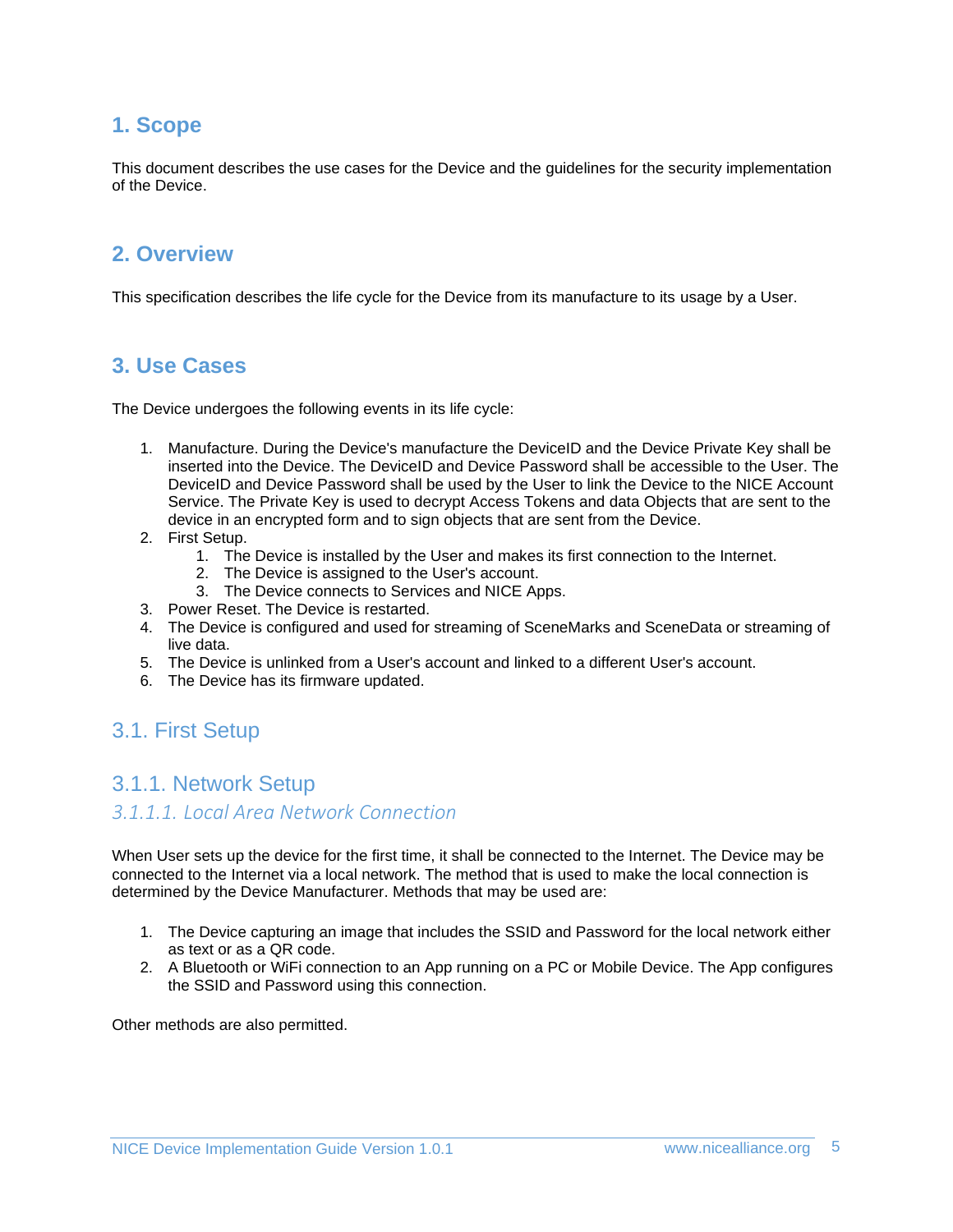#### *3.1.1.2. Internet Connection*

When the Device has access to the Internet it shall establish a connection to the NICE\_LA server using by MQTT and establish the MQTT Management Session. This session will always be kept.



Figure 1. Establishing a first connection to the NICE License Authority

## <span id="page-5-0"></span>3.1.2. Assign Device to User Account

When the device is manufactured it is provisioned with device credentials including a DeviceID and a Password. These shall be accessible to the User. This may be through one of the following:

- 1. Display of the DeviceID and Password in a human readable form or readable by the NICE Account Management App.
- 2. Display of the DeviceID and Password in the form of a QR Code accessible to the User or the NICE Account Management App.
- 3. Accessible through a local connection with the NICE Account Management.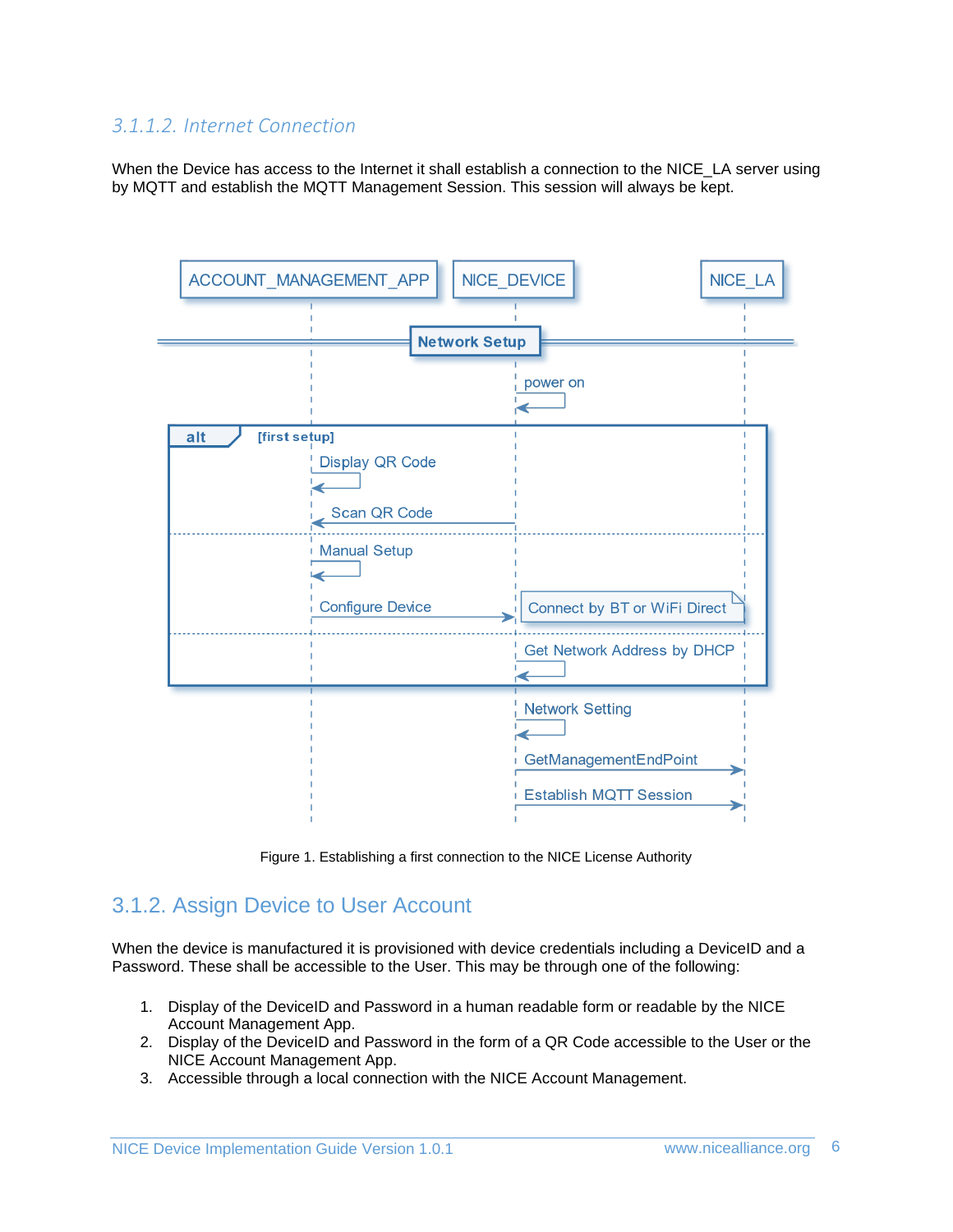The User shall have an account with a NICE Account Service. The User shall initiate the linkage of the Device to their Account on the NICE Account Service. The NICE Account Management App for the NICE Account Service shall facilitate this assignment. The NICE Account Management App shall facilitate the entry of the DeviceID and Password with the NICE LA to obtain permission to link the Device to the Account on the NICE Account Service. The NICE Account Management App may use one of the following methods to facilitate the entry of this data:

- 1. Enable manual entry through an OAuth session with the NICE License Authority. The User reads the DeviceID and Password on the Device and enters it in an OAuth session with the NICE LA.
- 2. The NICE Account Management App scans the QR Code containing the DeviceID and Password.
- 3. The NICE Account Management App connects to the Device through a Bluetooth or some other local connection to read the Device ID and Password.

Once the Device has been associated with a User's account it shall only be released from the account if the User initiates the release from their Account. A subsequent entry of the DeviceID and Password will not be accepted unless the User has actively released the Device from their Account by logging into their Account and releasing the Device.

Once this link has been made in the back end, the NICE LA shall send the Device the Management Object. This shall configure the Device to be linked to the User's account on the NICE Account Service. The NICE Account Service shall send the Control Object to the Device to configure the device.



Figure 2. Assign a Device to a User's Account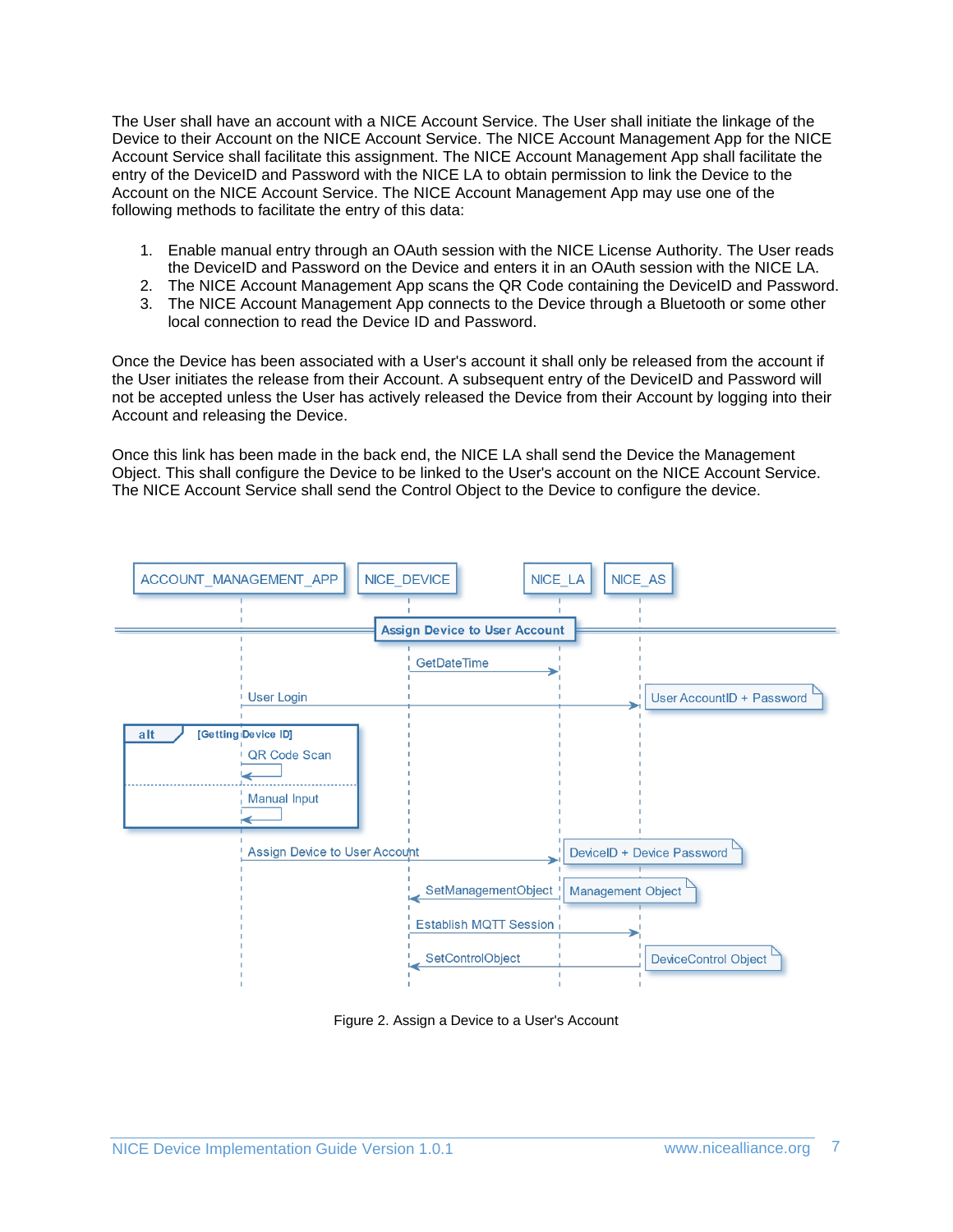After the Device is assigned to a User's account, the device shall connect to the NICE Account Service through an MQTT session. This session shall be permanently maintained.

After this session is established, the device shall become available for use. This connection shall be used by the NICE Account Service to deliver Control Objects to update connections that the Device may establish with other Entities.

## <span id="page-7-0"></span>3.2. Power Reset

When power is turned on, DEVICE shall perform the sequence of commands shown in Figure 3. The Device shall first get the Management Object from the NICE LA and then connect with the NICE AS as shown.



Figure 3. Power Reset Operation

## <span id="page-7-1"></span>3.3. Device Configuration

SetSceneMode shall be used for device control related settings such as SceneMode, Codec Parameter, Sensor Parameter etc.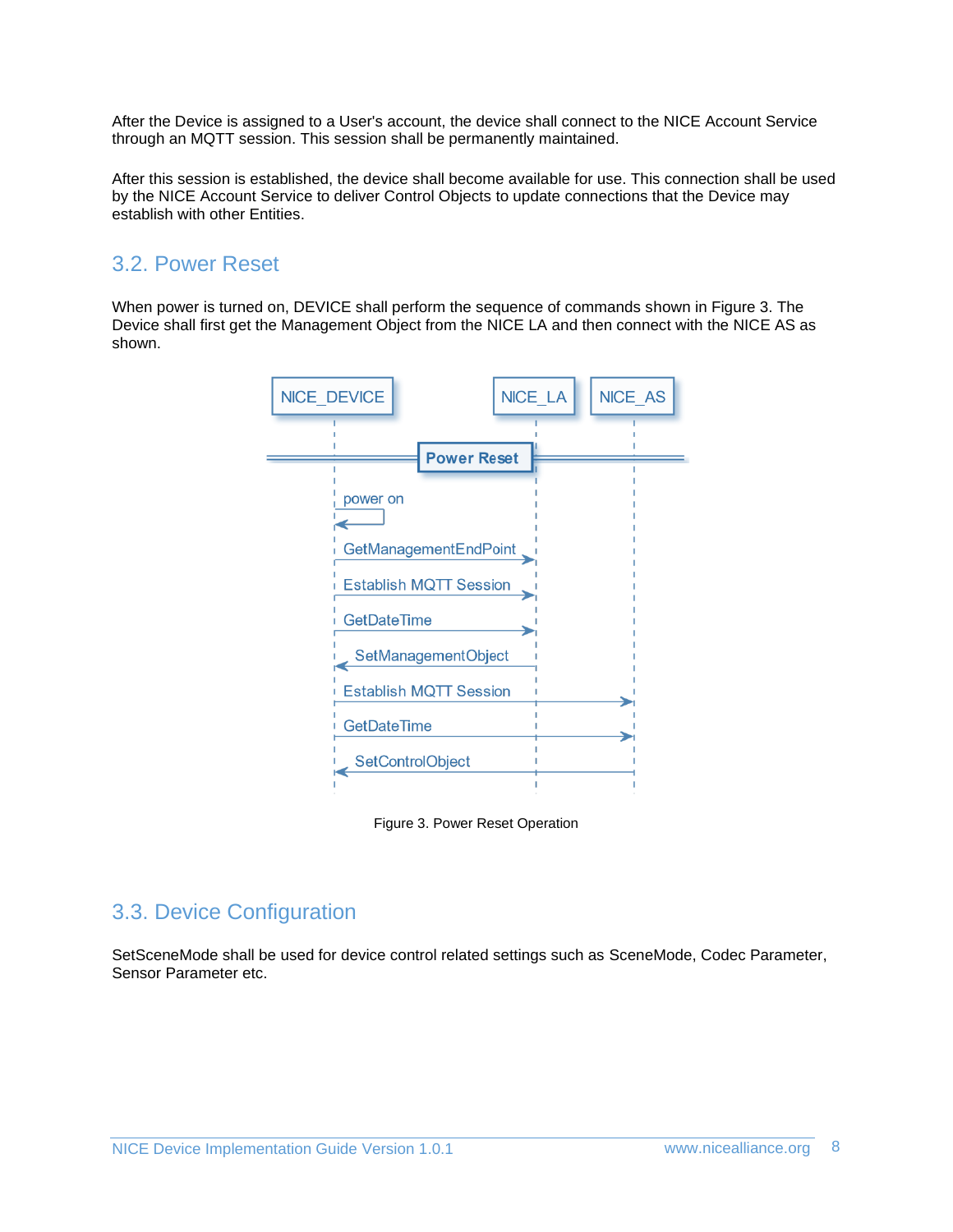

Figure 4. Device Configuration

## <span id="page-8-0"></span>3.4. Scene Mark and Data Streaming

When a Trigger condition as defined in the SceneMode is detected, the Device shall send a SceneMark, SceneData as defined in the SceneMode.



Figure 5 Publishing SceneMarks and SceneData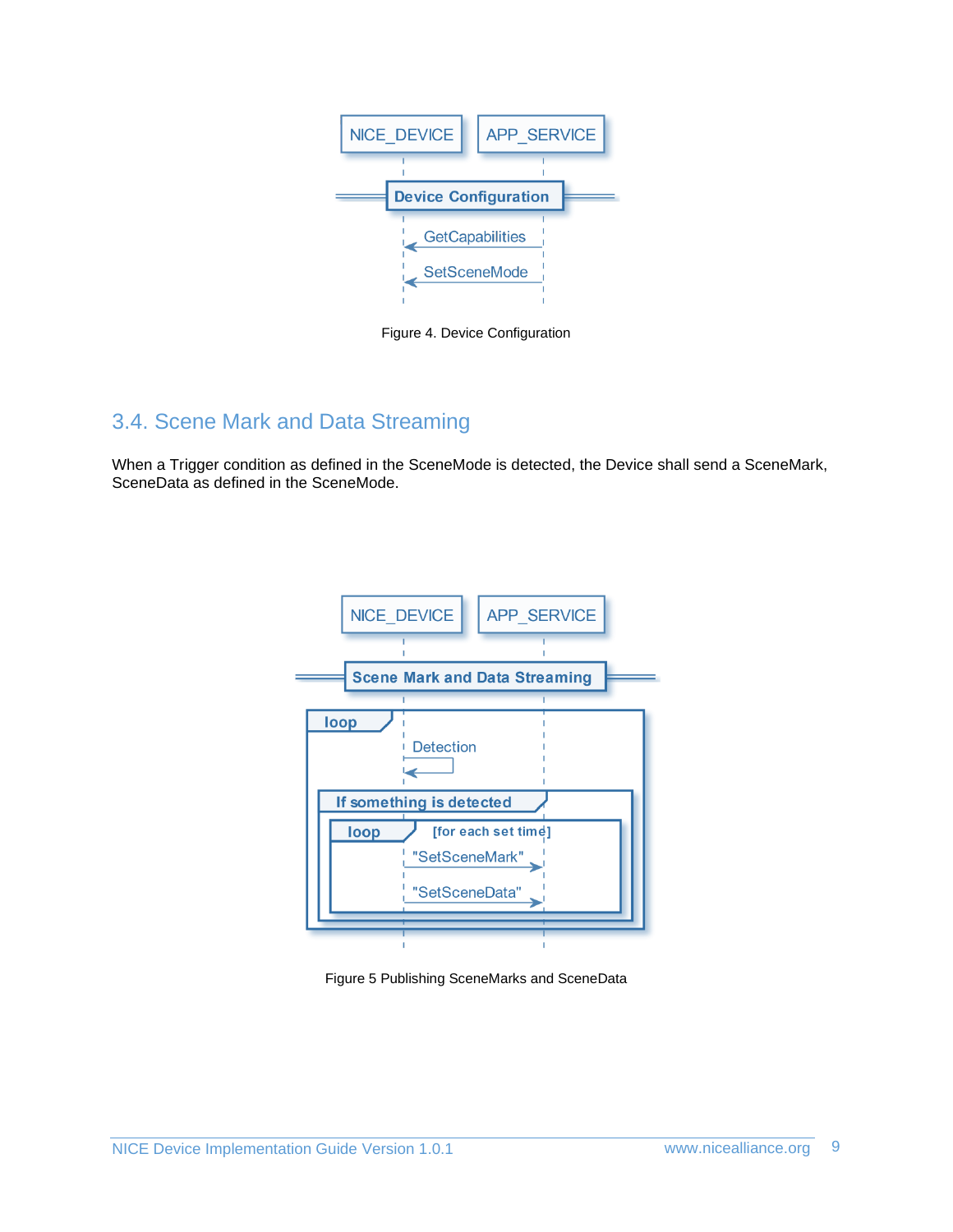## <span id="page-9-0"></span>3.5. Live Streaming

The Device shall be capable of transmitting the current information (Video, Audio etc.) by Live Streaming over WebRTC.



Figure 6. Live Streaming

#### <span id="page-9-1"></span>3.6. Release Device

When the Device is in use, it shall be associated with owner's User Account. The Device may be passed to another owner. The first owner shall select the "release device" setting on their NICE account. This shall result in the Management Object being transferred to the Device and reset the Device back into its unassigned state. The Device can then be transferred to a different owner's User Account using the "Assign a Device to a User's Account" use case.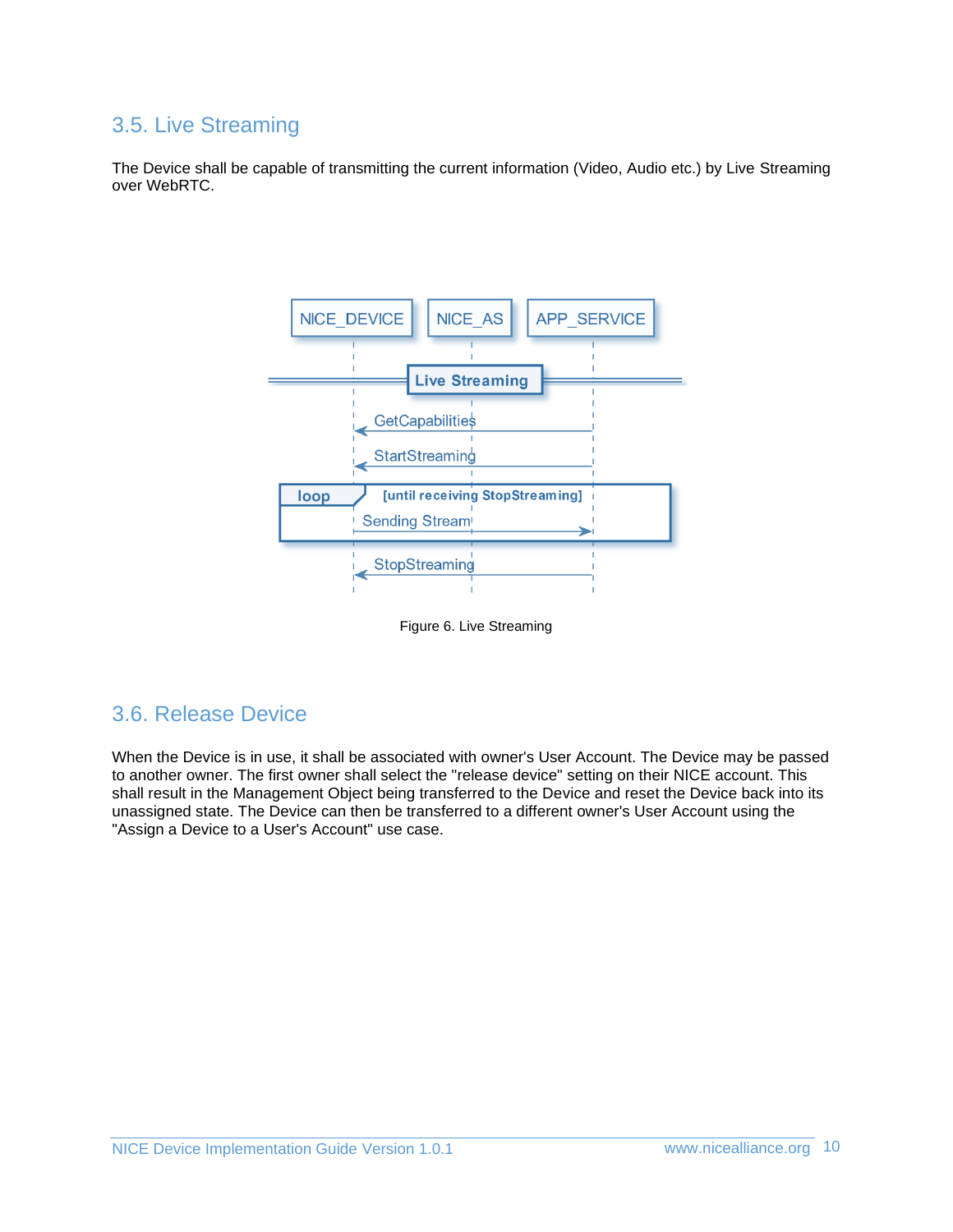

Figure 7. Release Device

## <span id="page-10-0"></span>3.7. Firmware Update

The Device shall be capable of updating its firmware. The Device shall receive a FirmwareUpdate Object. This may be pushed to the Device by either the Device Manufacturer, Device Seller or the NICE Account Service. The Device may also fetch the FirmwareUpdate Object. The Device fetch Firmware image from the URI in the FirmwareUpdate object. The Device shall use the hash in the FirmwareUpdate Object to validate that the correct Firmware that has been delivered to the Device before performing the update.



Figure 8. Firmware Update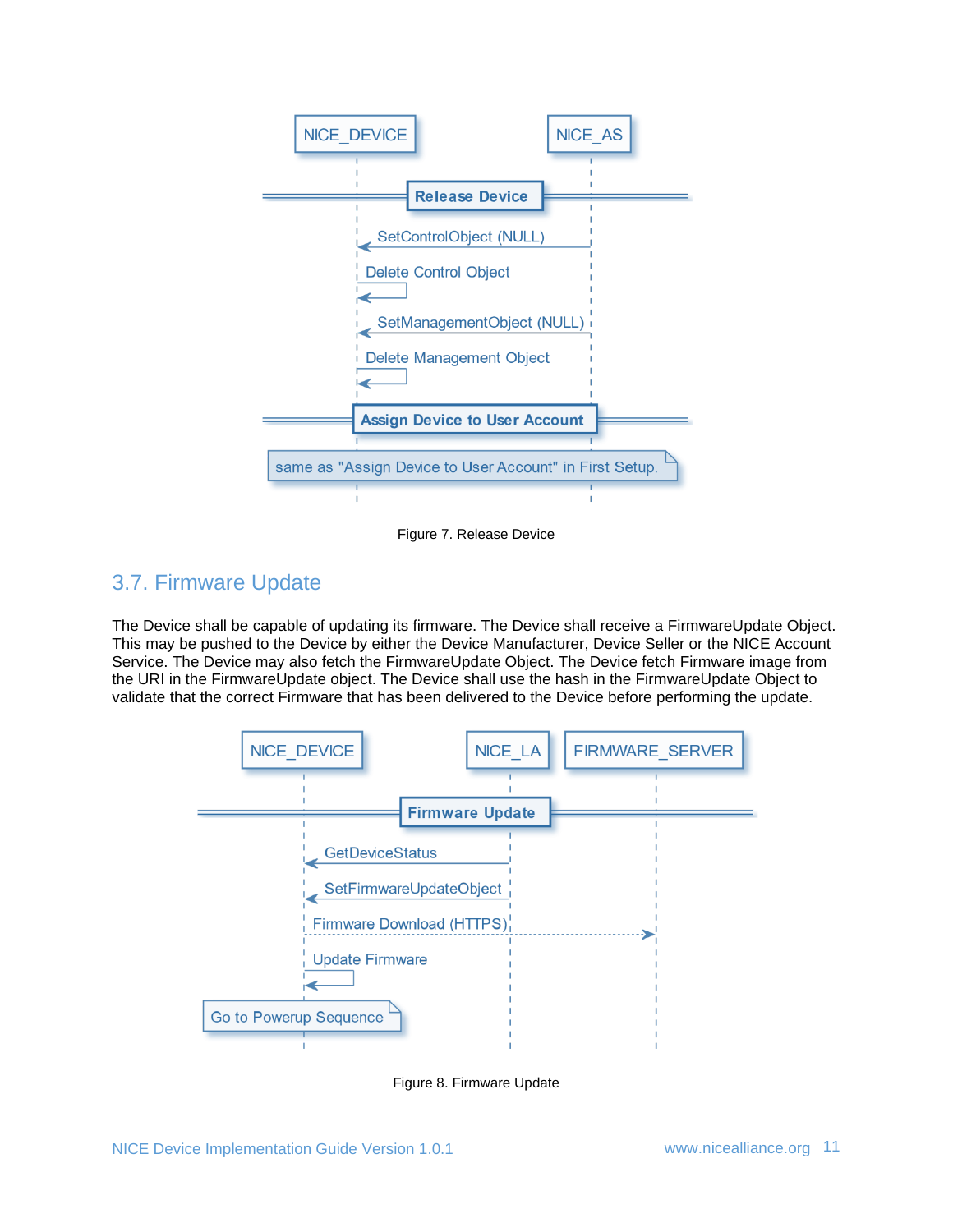## <span id="page-11-0"></span>**4. Caching of Objects**

The Device shall Cache Privacy Objects.

## <span id="page-11-1"></span>**5. Security Requirements**

The Device shall implement the following security features:

- 1. Secure Firmware Update as defined in the Device Specification.
- 2. Secure communication as defined in the Network Protocols Specification.
- 3. Secure processing of Access Tokens as defined in the Authentication Specification.
- 4. Secure processing of SceneData and SceneMarks as defined in the Security and Privacy Specification.
- 5. Trusted Time as defined in the Authentication Specification.

### <span id="page-11-2"></span>5.1. Security Levels

There are two permissible security levels for the implementation of the security functions outlined above.

## <span id="page-11-3"></span>5.1.1. Security Level 0 - Application Processor Only

The following functions are implemented on the Application Processor of the Device without any hardware separation of the security functions from the rest of the application processor software:

- 1. Secure Firmware Update
- 2. Secure communication
- 3. Secure processing of Access Tokens
- 4. Secure processing of SceneData and SceneMarks.
- 5. Trusted Time.

The random number generator function shall conform to that defined in SP800-90.

## <span id="page-11-4"></span>5.1.2. Security Level 1 - Trusted Execution Environment

A Trusted Execution Environment shall have the following:

- 1. Isolated execution environment. Software executing in the Trusted Execution Environment shall be isolated from any software executing on any other environment within the System on Chip including the Application Processor. Any software that is executed within this environment shall be verified before it is loaded into the environment. The software executing within the environment shall also remain confidential. I.e. the software shall not be exposed in unencrypted form outside of the Trusted Execution Environment.
- 2. Secure Storage. Data that is stored in Secure Storage shall not be accessible in unencrypted form by any process or software that is operating outside of the Trusted Execution Environment.
- 3. Random Number generation. The Trusted Execution Environment shall have a random number generation that is based on a physical source of randomness.
- 4. An AES engine may be optionally be included in the Trusted Execution Environment. The Application processor may have access to have data either encrypted or decrypted but shall not be capable of extracting Content Encryption Key from the AES engine.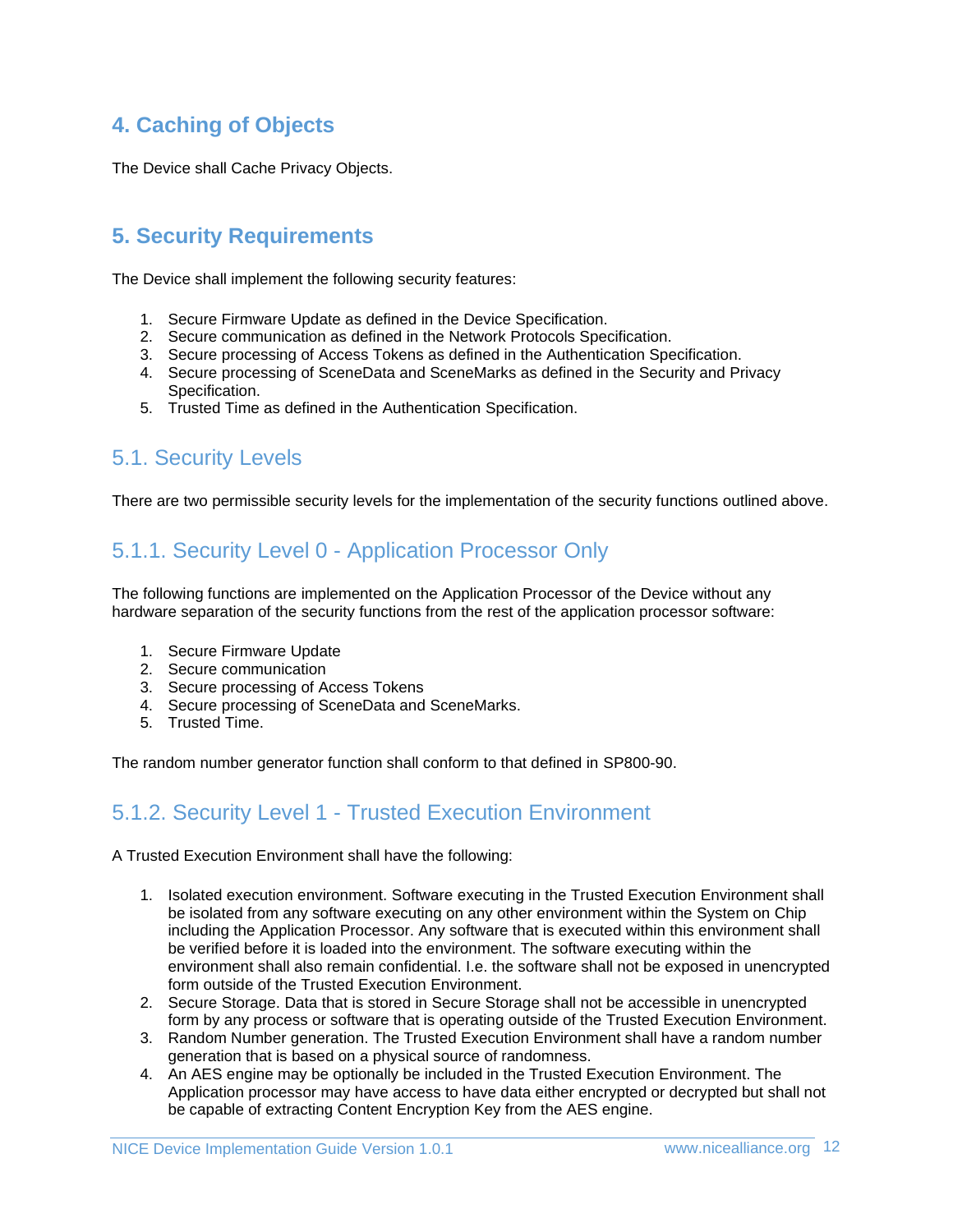The following data shall be secured within the Trusted Execution Environment:

- 1. Device Private Key
- 2. NICE License Authority Public Key.
- 3. Private Keys used for the TLS and DTLS communication.
- 4. Content Encryption Keys that are used to encrypt or decrypt data.
- 5. Time Clock. The Device shall use the Trusted Time Protocol to initiate the state of the Time Clock and shall maintain this Time Clock in the Trusted Execution Environment.
- 6. Manufacturer ID, Model Type, Seller ID, Current Software Version Number, Issue Date, MinimumalAcceptableVersion, OldestValidDate fields from the last accepted FirmwareUpdate Object. When first manufactured, these fields are set together with Device Private Key, DeviceID fields.
- 7. Tokens which have been revoked via the Management or Control Objects.

The following operations shall be performed in the Trusted Execution Environment:

- 1. Decryption of Objects that are encrypted with the Device Private Key.
- 2. Encryption or Decryption of Data Objects that is protected with a Content Encryption Key.
- 3. Authentication of Objects that are signed by keys that are certified by the NICE LA or NICE AS.
- 4. Signing of Objects using the Device Private Key.
- 5. Validation of Access Tokens that are used to access the device.
- 6. Validation of TimeStamps.

## <span id="page-12-0"></span>5.2. Implementation Guidelines

There shall be a Security Application which shall perform the security functions described below. The implementation of this Application is determined by the Security Level of the Device.

## <span id="page-12-1"></span>5.2.1. Secure Firmware Update

The FirmwareUpdate Object shall be received and processed within the Security Application.

The Object shall first be decrypted with the Device Private Key. The contents of the Object are validated by checking the signature of the Object using a Key that is certified by the NICE LA and that corresponds to the FirmwareSourceID. The following fields must match stored the stored values for Firmware Management:

- 1. ManufacturerID
- 2. ModelType
- 3. FirmwareSourceID

The following fields must be valid when compared with the following fields that are present in the Firmware Management Data structure:

- 1. OldestValidDate the date of the update must be later than this date.
- 2. ValidDate the date of the update must be before this date.

If these parameters pass then the HashValue field in the Firmware Update object may be checked against the hash value for the code image downloaded. The process file containing the update image shall be passed through the Security Application to enable the validation of the Hash value contained in the FirmwareUpdate Object.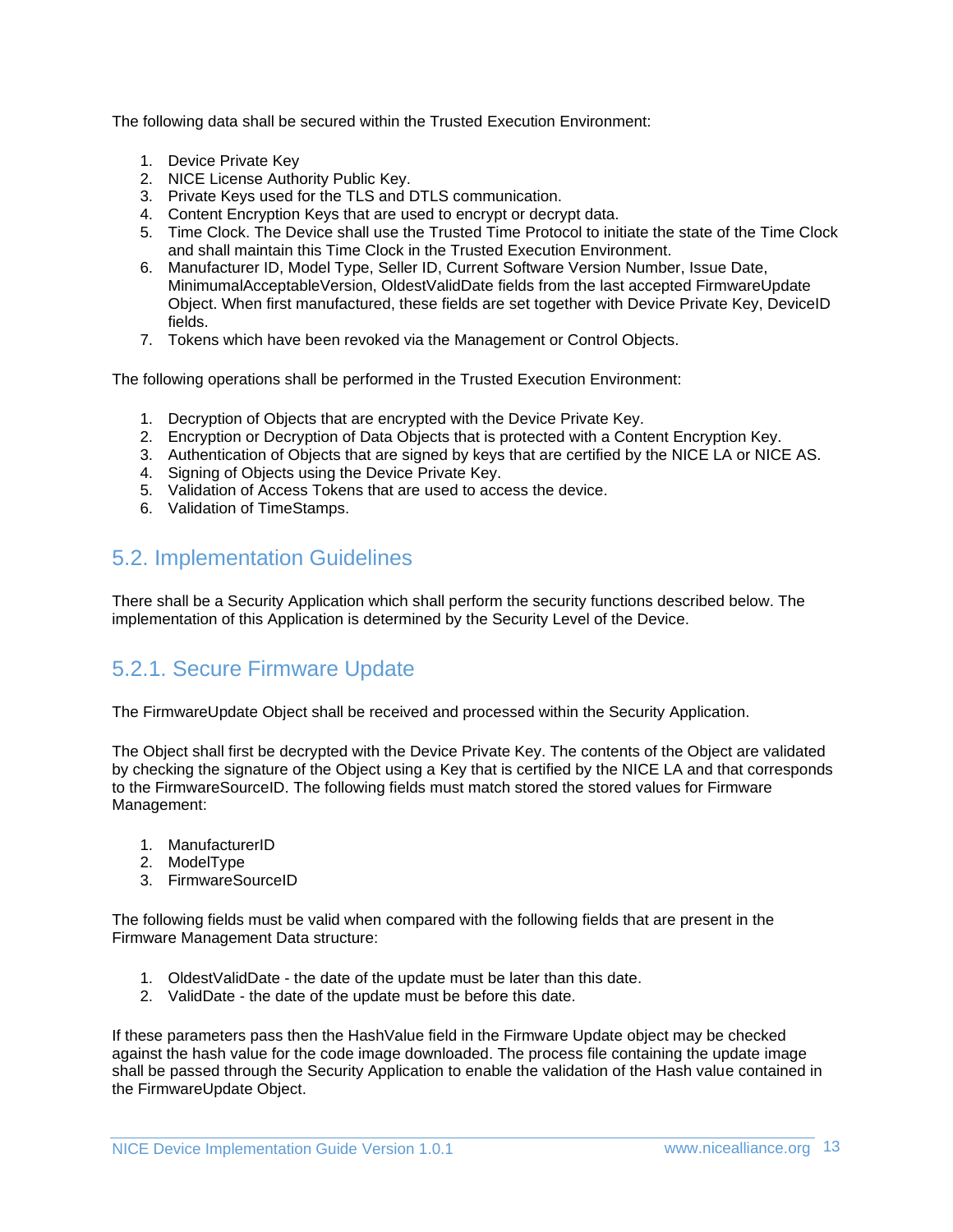If the hash value check passes, the following fields are updated using the new values that have been carried in the FirmwareUpdate Object:

- 1. MinimumAcceptableVersion the version number for this Update must be greater than this version number.
- 2. OldestValidDate the date of the update must be later than this date.
- 3. ValidDate the date of the update must be before this date.

These values shall be used to check the next FirmwareUpdate Object that is submitted to the Device.

## <span id="page-13-0"></span>5.2.2. Secure Communication

All communication to the Device shall be protected using either TLS or DTLS. The messages that are used to set up the session key for a TLS session shall be processed within the secure execution environment, ensuring that the Private Key for the device does not leave the Security Application. The session key shall be transferred outside of the Security Application to enable the encryption or decryption of the data traffic to and from the Device.

## <span id="page-13-1"></span>5.2.3. Processing of Access Tokens

The Access Token for an Entity that is accessing the Device shall be submitted to the Security Application.

The Access Token shall be decrypted using the Device Private Key and authenticated using a Key that is certified by the NICE Account Service or NICE License Authority.

The Access Token fields shall be validated within the Security Application. The following fields in the decrypted token shall be validated:

- 1. "iss" the issuer field shall be either that corresponding to the NICE AS or NICE LA.
- 2. "sub" shall match the DeviceID for the device receiving the device.
- 3. "aud" shall match the Device or ApplicationID that is making the request for access to the device.
- 4. "exp" the date beyond which the token shall be rejected.
- 5. "nbf" the date before which the token shall be rejected.

The Security Application shall return whether the token has passed the authentication, format and field checks as well as the "Permission" field that defines the permissions that are allowed by the Token.

## <span id="page-13-2"></span>5.2.4. Secure SceneData and SceneMarks

The processing of Privacy Objects shall be performed by the Security Application. The Object shall be decrypted using the Device Private Key and authenticated using a Key that is certified by the NICE AS. The following parameters shall be verified before the object is further processed:

- 1. DeviceID shall match that of the Device.
- 2. The current time within the security process shall be within the StartDate&Time and EndDate&Time window.

The key that is carried in the Privacy Object shall be transferred to the process or hardware that is responsible for encrypting or decrypting data.